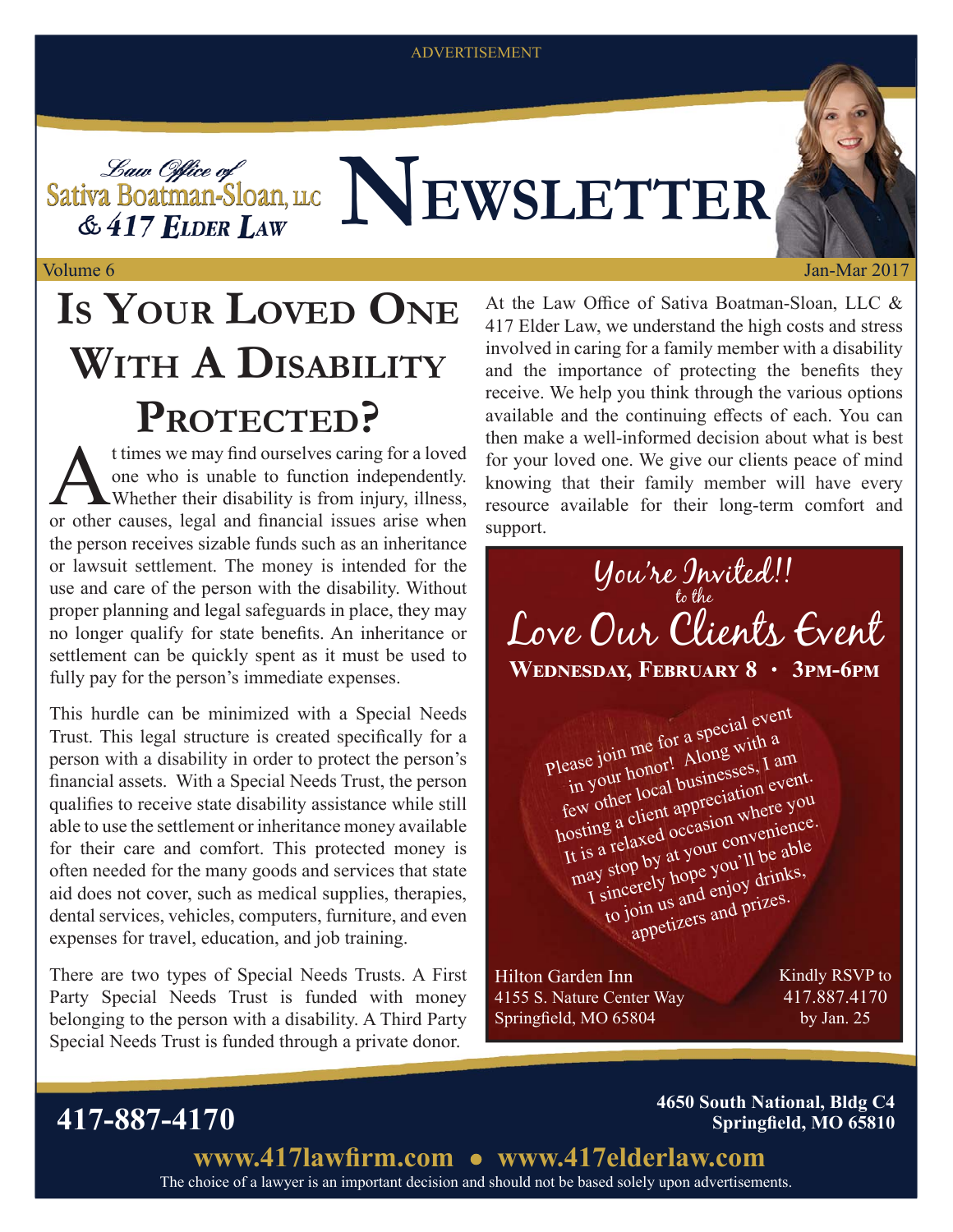### DATES TO REMEMBER

Here are a few dates to jot on your calendar, some well-known, others sometimes forgotten.

January 16 Martin Luther King Day

January 20 Inauguration Day

February 2 Groundhog Day

February 3 National Wear Red **Day** 

February 14 Valentine's Day

March 2 Read Across America Day

March 3 Employee Appreciation Day

March 12 Daylight Saving Time Starts

March 17 St. Patrick's Day

## **MAKE 2017 YOUR BEST YEAR YET!**

 $\sum$  you ever find yourself asking, "Where does all the time go?" Or maybe saying, "There's just not enough time to get everything done!"

If you're struggling with time management, you can learn skills that will help you become more productive. As we kick off a new year, this is a perfect time to reflect over the previous 12 months; yet setting and maintaining focus on your goals should be done throughout the year. The beginning of the year is seen as a fresh start. This a great opportunity to take account of your life and determine a new direction.

Take some time to reflect upon all you accomplished over the past year. Then assess these areas of your life:

- **Social.** What do you give to your community?
- **Mental.** What new knowledge or skills have you gained?
- **Physical.** What are you doing to help maintain your health?
- **Spiritual.** What are you doing to grow spiritually?
- **Financial.** What are you doing to grow your investments?
- **Family.** What are you working on to bring your family closer together?

Choose one or two areas in which you want to accomplish more, and set your goals. Make sure they are descriptive and measurable. Be careful not to set too many goals at once or you may lose focus and momentum.

All in all, when you begin doing the things that move you toward your goals, it will seem like time is slowing down and you're getting more accomplished. Plus, you'll feel much more in control.

As author Paul J. Meyer says, "*If you are not making the progress that you would like to make and are capable of making, it is simply because your goals are not clearly defined.*"

Here's wishing you the best of success and growth in the upcoming year. May you accomplish more and have your best year yet!



### **FEBRUARY IS HEART MONTH**

Heart disease is the leading cause of death for both men and women. Along with

Valentine's Day, February marks American Heart Month and National Wear Red Day.

It's a great time to commit to a healthy lifestyle and make small changes to lower your risk of developing heart disease. Controlling and preventing risk factors is also important for people who already have heart disease.

To lower your risk, watch your weight, quit smoking and stay away from secondhand smoke, control your cholesterol and blood pressure, and get active and eat healthy.

Make a difference. Spread the word about strategies for preventing heart disease and encourage people to live heart-healthy lives.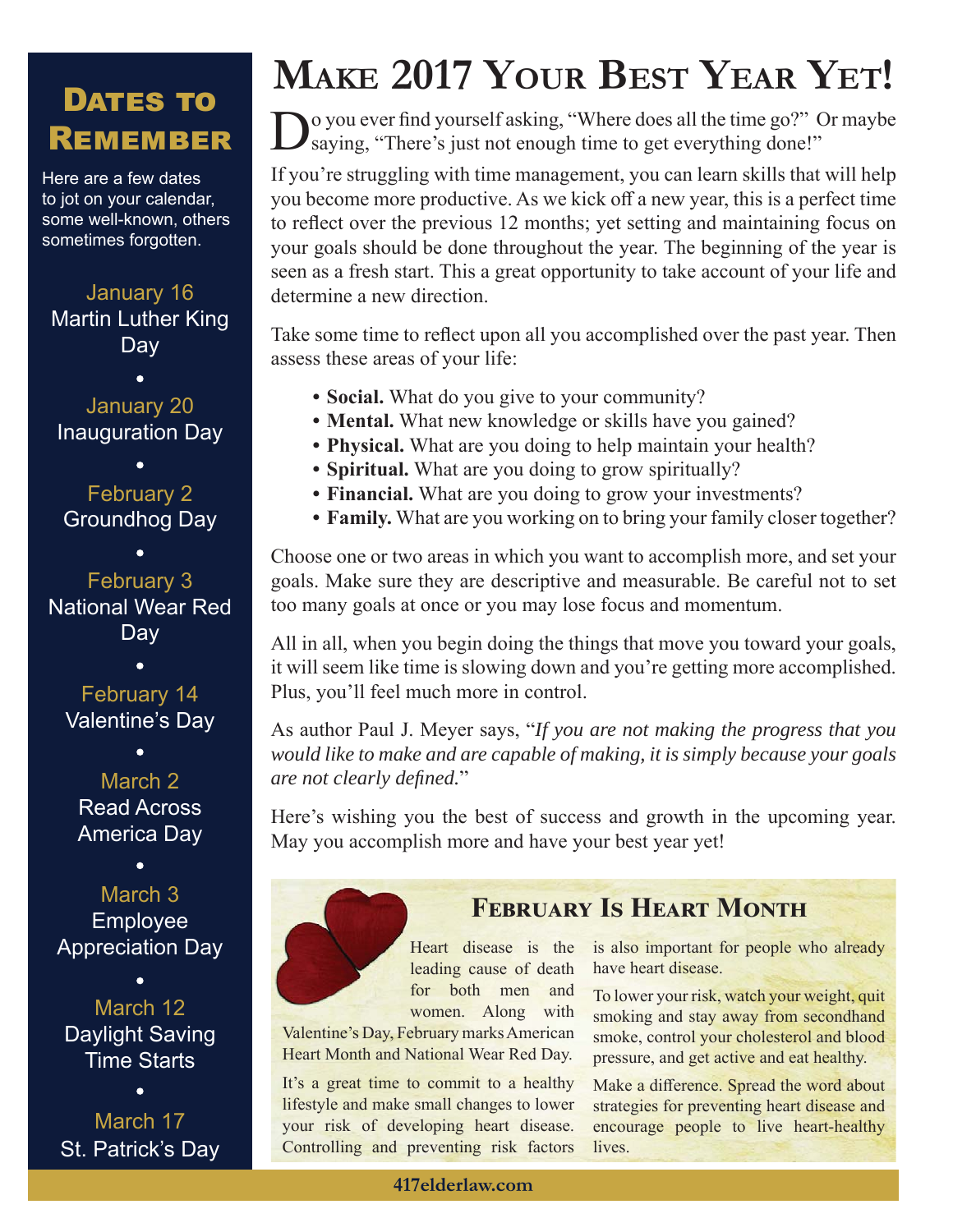## **DO YOU NEED A LAWYER WHEN to Stay Healthy YOU BUY OR SELL YOUR HOUSE?**



I n most real estate transactions, a realtor is involved in the process, and you may not need a lawyer involved in a home sale or purchase. However, buying or selling your home is one of the most significant financial event(s) in your life. Every transaction should include the creation of a real estate contract between the buyers and sellers.

The real estate contract consists of the purchase and sale terms between the parties. Most home sales involve a realtor who uses the standard contract for the Missouri county in which the property is located.

Sometimes you may not understand the terms of your real estate contract or your situation requires complicated wording changes or additions to the standard contract. In these cases, you should consider bringing in an attorney. There may also be instances in which a realtor will not be involved, so it will be necessary to hire an attorney to prepare the real estate contract. It is important to understand that since the attorney will represent the best interests of the party who hired them, both sides of the contract would be wise to seek legal advice from their own separate attorneys.

Since each contract differs depending on your location, it is vitally important that you read the terms and pay particular attention to the time frames set forth in the contract. If time frames are missed, it can result in being stuck with certain contract terms you did not want or even your contract falling through.

Additionally, the economy has created more situations in which people enter into non-traditional sales of real estate. Instead of selling a property to a buyer who obtains a traditional loan from a lending institution, owners are being forced to find alternative solutions for buyers. There are many factors to consider. The best option for you depends on the circumstances of your transaction and whether you are the buyer or seller.

At Law Office of Sativa Boatman-Sloan, LLC & 417 Elder Law, we can provide the legal advice you need from the time you decide to sell or buy a home until the actual closing.

# **Add a Splash of Color**

Beige is a common wardrobe choice as it is a neutral color and can go with anything, yet we wouldn't just settle on beige. We add color to reflect our personality, boost our mood, or stand out from the crowd. Color makes a person happier and brightens our day.

There are even more reasons to eat the spectrum of colors than to wear them. Consider the healthy benefits of adding color to those starchy beige food choices in your diet. Fruits and vegetables, especially those with purple, blue, red, orange and yellow hues, are high in antioxidants that are important to maintaining your immune system and staying healthy. The three major antioxidant vitamins are beta-carotenes, Vitamin C and Vitamin E.

Your local farmer's market will have the freshest and brightest colors with all kinds of fruits and vegetables in season. Don't be afraid to try something new. Give fruits and vegetables more real estate on your plate when planning meals and incorporate them into your snacks.

So when you put on your favorite blue shirt to give you the confidence you need to face your work day, don't forget to give your multi-grain cereal a generous splash of color by adding a handful of blueberries!